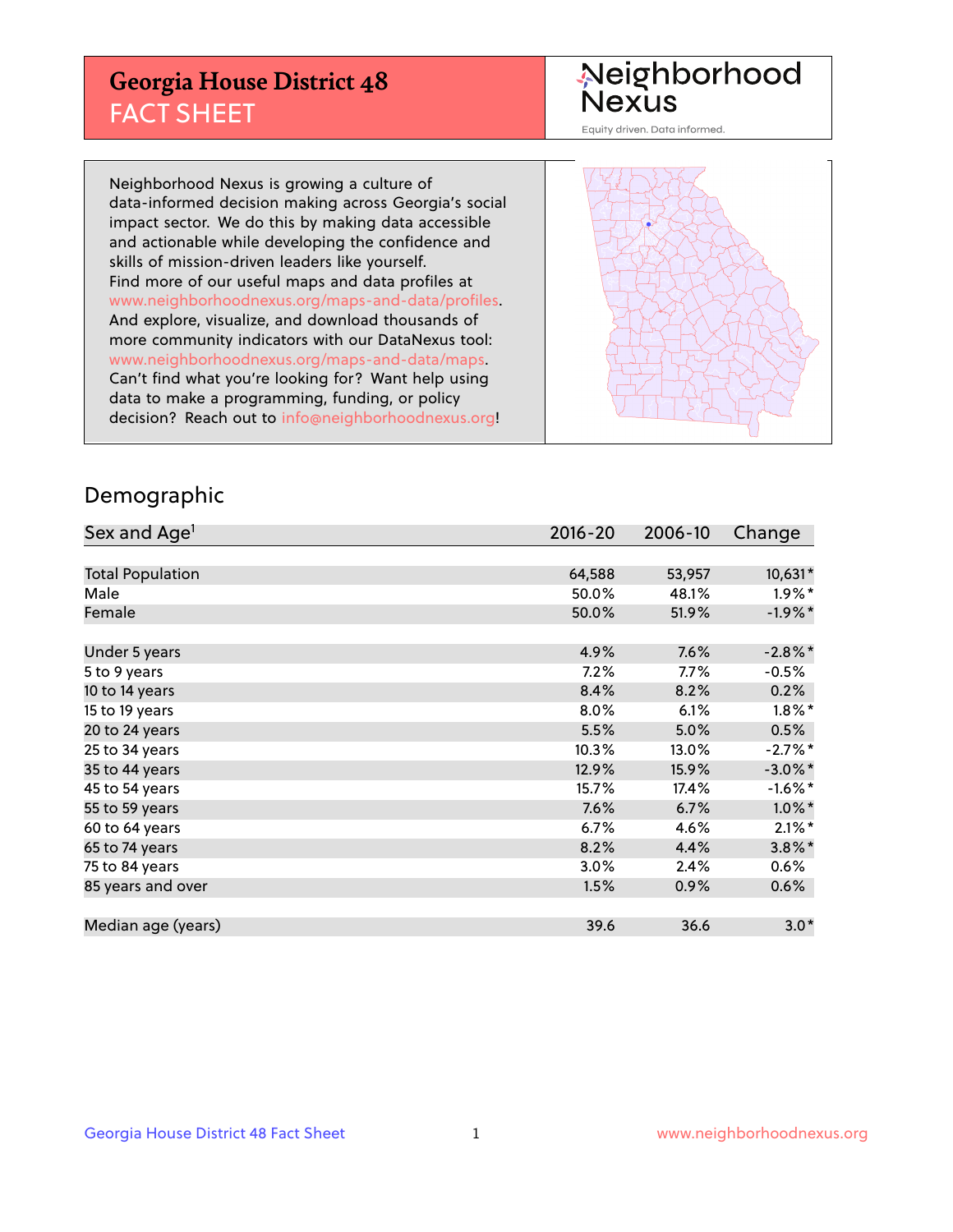## Demographic, continued...

| Race <sup>2</sup>                                            | $2016 - 20$ | 2006-10 | Change      |
|--------------------------------------------------------------|-------------|---------|-------------|
| <b>Total population</b>                                      | 64,588      | 53,957  | 10,631*     |
| One race                                                     | 94.5%       | 98.4%   | $-3.9\%$ *  |
| White                                                        | 66.3%       | 77.1%   | $-10.8\%$ * |
| <b>Black or African American</b>                             | 11.5%       | 10.2%   | 1.3%        |
| American Indian and Alaska Native                            | 0.1%        | 0.1%    | 0.0%        |
| Asian                                                        | 11.0%       | 8.0%    | $3.0\%$ *   |
| Native Hawaiian and Other Pacific Islander                   | 0.0%        | 0.0%    | 0.0%        |
| Some other race                                              | 5.6%        | 3.1%    | $2.5\%$ *   |
| Two or more races                                            | 5.5%        | 1.6%    | $3.9\%$ *   |
| Race alone or in combination with other race(s) <sup>3</sup> | $2016 - 20$ | 2006-10 | Change      |
| Total population                                             | 64,588      | 53,957  | 10,631*     |
| White                                                        | 71.0%       | 78.4%   | $-7.5%$ *   |
| <b>Black or African American</b>                             | 13.9%       | 10.8%   | $3.1\%$ *   |
| American Indian and Alaska Native                            | 0.4%        | 0.3%    | 0.1%        |
| Asian                                                        | 12.6%       | 8.8%    | $3.8\%$ *   |
| Native Hawaiian and Other Pacific Islander                   | 0.1%        | 0.0%    | 0.1%        |
| Some other race                                              | 8.0%        | 3.4%    | 4.6%*       |
| Hispanic or Latino and Race <sup>4</sup>                     | $2016 - 20$ | 2006-10 | Change      |
| Total population                                             | 64,588      | 53,957  | 10,631*     |
| Hispanic or Latino (of any race)                             | 16.0%       | 12.1%   | $3.9\%$ *   |
| Not Hispanic or Latino                                       | 84.0%       | 87.9%   | $-3.9\%$ *  |
| White alone                                                  | 57.2%       | 68.1%   | $-11.0\%$ * |
| <b>Black or African American alone</b>                       | 11.4%       | 10.0%   | 1.4%        |
| American Indian and Alaska Native alone                      | 0.1%        | 0.1%    | 0.0%        |
| Asian alone                                                  | 11.0%       | 8.0%    | $3.0\%$ *   |
| Native Hawaiian and Other Pacific Islander alone             | 0.0%        | 0.0%    | 0.0%        |
| Some other race alone                                        | 1.3%        | 0.3%    | $1.0\%$ *   |
| Two or more races                                            | 3.0%        | 1.4%    | $1.6\%$ *   |
| U.S. Citizenship Status <sup>5</sup>                         | $2016 - 20$ | 2006-10 | Change      |
|                                                              |             |         |             |
| Foreign-born population                                      | 13,986      | 10,991  | 2,995*      |
| Naturalized U.S. citizen                                     | 52.8%       | 39.5%   | 13.3%*      |
| Not a U.S. citizen                                           | 47.2%       | 60.5%   | $-13.3\%$ * |
| Citizen, Voting Age Population <sup>6</sup>                  | $2016 - 20$ | 2006-10 | Change      |
| Citizen, 18 and over population                              | 41,520      | 33,179  | 8,340*      |
| Male                                                         | 48.4%       | 47.0%   | 1.5%        |
| Female                                                       | 51.6%       | 53.0%   | $-1.5%$     |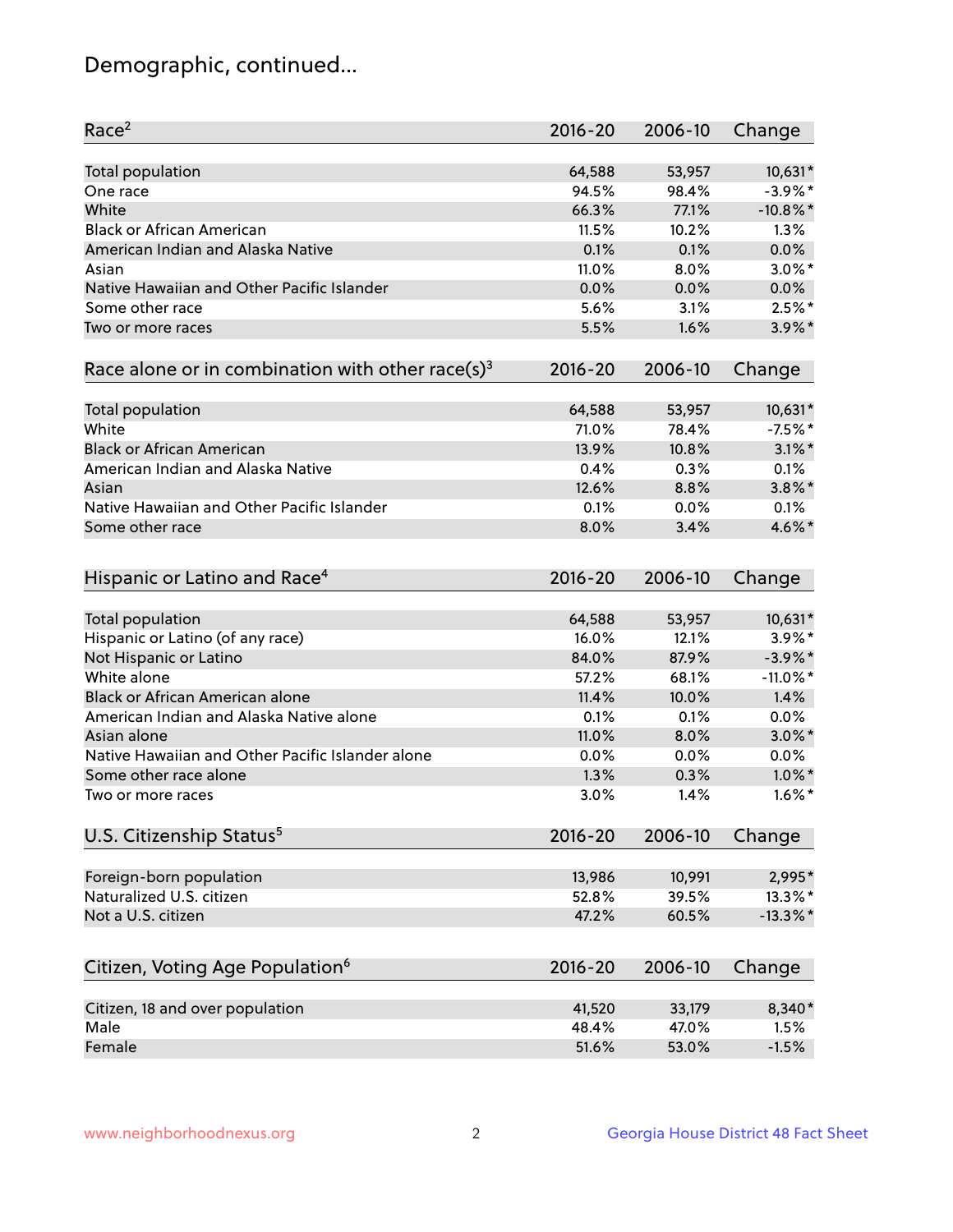#### Economic

| Income <sup>7</sup>                                 | $2016 - 20$ | 2006-10 | Change     |
|-----------------------------------------------------|-------------|---------|------------|
|                                                     |             |         |            |
| All households                                      | 22,604      | 19,619  | 2,985*     |
| Less than \$10,000                                  | 2.6%        | 2.9%    | $-0.3%$    |
| \$10,000 to \$14,999                                | 1.8%        | 2.2%    | $-0.5%$    |
| \$15,000 to \$24,999                                | 4.3%        | 5.3%    | $-1.0%$    |
| \$25,000 to \$34,999                                | 6.4%        | 7.1%    | $-0.8%$    |
| \$35,000 to \$49,999                                | 8.1%        | 10.1%   | $-2.0%$    |
| \$50,000 to \$74,999                                | 13.4%       | 15.0%   | $-1.6%$    |
| \$75,000 to \$99,999                                | 10.1%       | 11.0%   | $-0.9%$    |
| \$100,000 to \$149,999                              | 14.9%       | 18.4%   | $-3.5%$ *  |
| \$150,000 to \$199,999                              | 15.1%       | 11.8%   | $3.3\%$ *  |
| \$200,000 or more                                   | 23.3%       | 16.0%   | $7.3\%$ *  |
| Median household income (dollars)                   | 110,127     | 91,544  | 18,583*    |
| Mean household income (dollars)                     | 150,604     | 123,897 | 26,708*    |
| With earnings                                       | 86.2%       | 90.2%   | $-3.9\%$ * |
| Mean earnings (dollars)                             | 149,658     | 121,595 | 28,063*    |
| <b>With Social Security</b>                         | 21.4%       | 14.9%   | $6.5%$ *   |
| Mean Social Security income (dollars)               | 23,991      | 18,216  | 5,776*     |
| With retirement income                              | 19.6%       | 9.7%    | $9.8\%$ *  |
| Mean retirement income (dollars)                    | 38,574      | 33,157  | 5,417      |
| With Supplemental Security Income                   | $2.4\%$     | 1.4%    | 1.0%       |
| Mean Supplemental Security Income (dollars)         | 4,093       | 8,581   | $-4,488$   |
| With cash public assistance income                  | 1.3%        | 1.0%    | 0.4%       |
| Mean cash public assistance income (dollars)        | $\mathbf 0$ | 1,874   | $-1,874$   |
| With Food Stamp/SNAP benefits in the past 12 months | 4.7%        | 1.8%    | $2.8\%$ *  |
|                                                     |             |         |            |
| Families                                            | 16,411      | 14,573  | $1,838*$   |
| Less than \$10,000                                  | 1.8%        | 2.2%    | $-0.4%$    |
| \$10,000 to \$14,999                                | 1.1%        | 0.9%    | 0.3%       |
| \$15,000 to \$24,999                                | 2.5%        | 4.1%    | $-1.7%$    |
| \$25,000 to \$34,999                                | 4.4%        | 4.9%    | $-0.5%$    |
| \$35,000 to \$49,999                                | 7.1%        | 7.3%    | $-0.2%$    |
| \$50,000 to \$74,999                                | 12.6%       | 13.2%   | $-0.6%$    |
| \$75,000 to \$99,999                                | 8.9%        | 11.0%   | $-2.1%$    |
| \$100,000 to \$149,999                              | 16.7%       | 21.3%   | $-4.6\%$ * |
| \$150,000 to \$199,999                              | 15.3%       | 14.8%   | 0.5%       |
| \$200,000 or more                                   | 29.6%       | 20.3%   | $9.3\%$ *  |
| Median family income (dollars)                      | 132,730     | 112,316 | 20,415*    |
| Mean family income (dollars)                        | 173,911     | 144,231 | 29,680*    |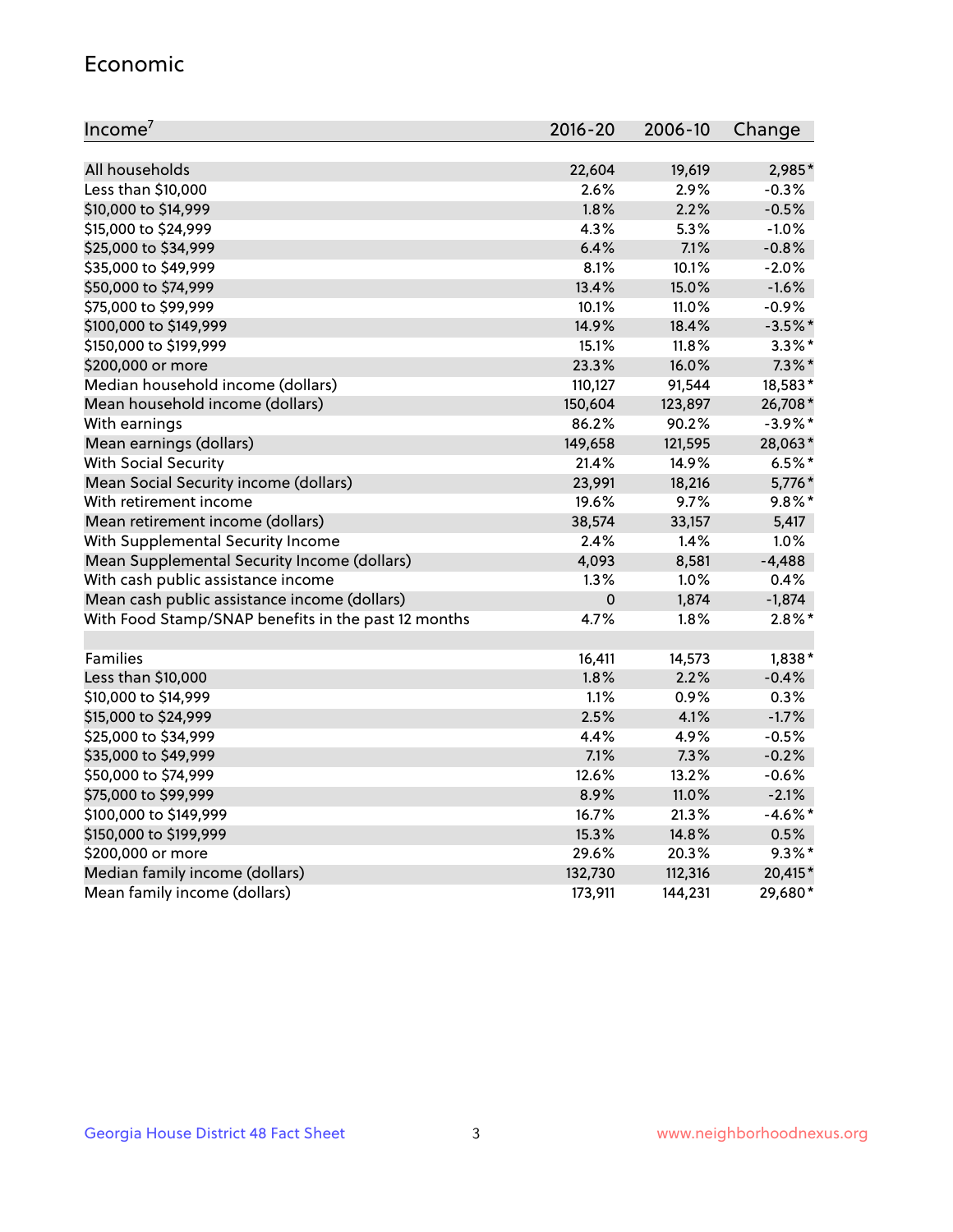## Economic, continued...

| Income, continued <sup>8</sup>                           | 2016-20 | 2006-10 | Change   |
|----------------------------------------------------------|---------|---------|----------|
|                                                          |         |         |          |
| Nonfamily households                                     | 6,192   | 5,045   | $1,147*$ |
| Median nonfamily income (dollars)                        | 58,097  | 46,553  | 11,545*  |
| Mean nonfamily income (dollars)                          | 81,842  | 62,913  | 18,929*  |
|                                                          |         |         |          |
| Median earnings for workers (dollars)                    | 48,620  | 44,886  | $3,734*$ |
| Median earnings for male full-time, year-round workers   | 84,604  | 76,468  | 8,136*   |
| (dollars)                                                |         |         |          |
| Median earnings for female full-time, year-round workers | 55,923  | 47,451  | 8,472*   |
| (dollars)                                                |         |         |          |
|                                                          |         |         |          |
| Per capita income (dollars)                              | 53,420  | 45,738  | 7,682*   |
|                                                          |         |         |          |
| Families and People Below Poverty Level <sup>9</sup>     | 2016-20 | 2006-10 | Change   |
|                                                          |         |         |          |
| <b>All families</b>                                      | 4.1%    | 4.6%    | $-0.5%$  |
| With related children under 18 years                     | 4.8%    | 6.7%    | $-1.9%$  |
| With related children under 5 years only                 | 1.5%    | 6.4%    | $-4.9%$  |
| Married couple families                                  | 1.8%    | 2.6%    | $-0.8%$  |
| With related children under 18 years                     | 1.4%    | 3.3%    | $-1.9%$  |
| With related children under 5 years only                 | 0.0%    | 3.7%    | $-3.7%$  |
| Families with female householder, no husband present     | 13.9%   | 14.9%   | $-0.9%$  |
| With related children under 18 years                     | 18.6%   | 21.1%   | $-2.5%$  |
| With related children under 5 years only                 | 9.9%    | 26.5%   | $-16.6%$ |
|                                                          |         |         |          |
| All people                                               | 5.9%    | 6.4%    | $-0.6%$  |
| Under 18 years                                           | 8.1%    | 8.6%    | $-0.5%$  |
| Related children under 18 years                          | 7.4%    | 8.5%    | $-1.1%$  |
| Related children under 5 years                           | 8.3%    | 9.9%    | $-1.6%$  |
| Related children 5 to 17 years                           | 7.2%    | 7.9%    | $-0.7%$  |
| 18 years and over                                        | 5.1%    | 5.6%    | $-0.5%$  |
| 18 to 64 years                                           | 5.5%    | 5.4%    | 0.2%     |
| 65 years and over                                        | 2.9%    | 7.2%    | $-4.3%$  |
| People in families                                       | 4.4%    | 5.2%    | $-0.8%$  |
| Unrelated individuals 15 years and over                  | 14.2%   | 14.3%   | $-0.0%$  |
|                                                          |         |         |          |
| Non-Hispanic white people                                | 3.3%    | 2.4%    | 0.8%     |
| Black or African-American people                         | 6.9%    | 16.3%   | $-9.4%$  |
| Asian people                                             | 3.0%    | 2.8%    | 0.2%     |
| Hispanic or Latino people                                | 16.3%   | 23.3%   | $-7.0%$  |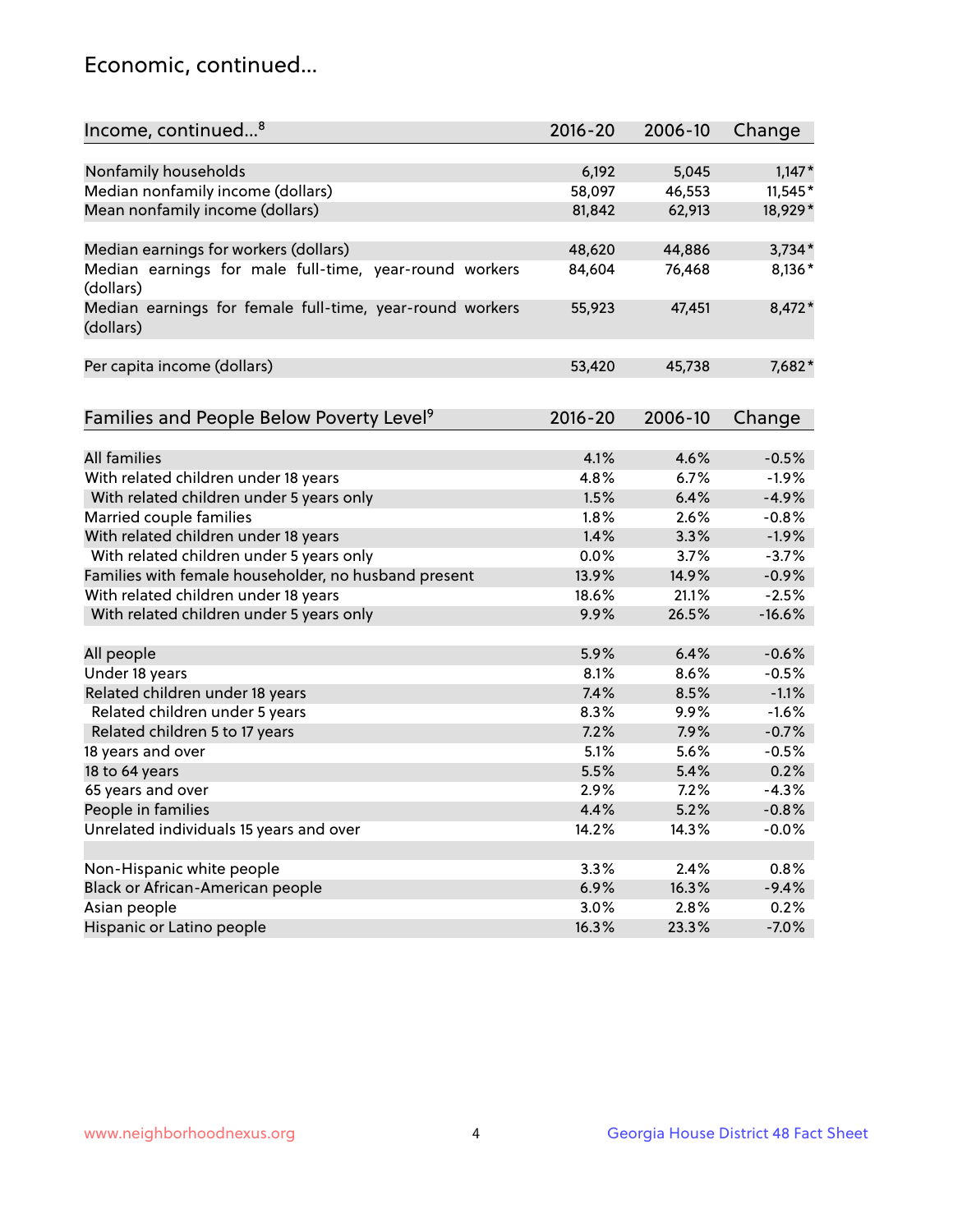## Employment

| Employment Status <sup>10</sup>                                                               | $2016 - 20$ | 2006-10 | Change          |
|-----------------------------------------------------------------------------------------------|-------------|---------|-----------------|
|                                                                                               |             |         |                 |
| Population 16 years and over                                                                  | 49,805      | 40,444  | $9,361*$        |
| In labor force                                                                                | 68.5%       | 72.2%   | $-3.7%$         |
| Civilian labor force                                                                          | 68.5%       | 72.2%   | $-3.7%$         |
| Employed                                                                                      | 65.0%       | 68.4%   | $-3.4%$         |
| Unemployed                                                                                    | 3.5%        | 3.8%    | $-0.3%$         |
| <b>Armed Forces</b>                                                                           | 0.0%        | 0.1%    | $-0.0%$         |
| Not in labor force                                                                            | 31.5%       | 27.8%   | 3.7%            |
|                                                                                               |             |         |                 |
| Civilian labor force                                                                          | 34,094      | 29,184  | 4,910*          |
| <b>Unemployment Rate</b>                                                                      | 5.1%        | 5.2%    | $-0.1%$         |
| Females 16 years and over                                                                     | 25,198      | 21,198  | 4,000*          |
| In labor force                                                                                | 58.5%       | 63.0%   | $-4.5%$         |
| Civilian labor force                                                                          | 58.5%       | 63.0%   | $-4.5%$         |
| Employed                                                                                      | 55.1%       | 59.4%   | $-4.3%$         |
|                                                                                               |             |         |                 |
| Own children of the householder under 6 years                                                 | 3,473       | 4,851   | $-1,378*$       |
| All parents in family in labor force                                                          | 59.6%       | 63.0%   | $-3.4%$         |
|                                                                                               |             |         |                 |
| Own children of the householder 6 to 17 years                                                 | 12,424      | 10,050  | $2,373*$        |
| All parents in family in labor force                                                          | 66.5%       | 68.3%   | $-1.8%$         |
|                                                                                               |             |         |                 |
| Industry <sup>11</sup>                                                                        | $2016 - 20$ | 2006-10 | Change          |
|                                                                                               |             |         |                 |
| Civilian employed population 16 years and over                                                | 32,353      | 27,652  | 4,701*          |
| Agriculture, forestry, fishing and hunting, and mining                                        | 0.1%        | 0.4%    | $-0.3%$         |
| Construction                                                                                  | 7.5%        | 4.8%    | $2.7\%$ *       |
| Manufacturing                                                                                 | 5.7%        | 9.3%    | $-3.6\%$ *      |
| Wholesale trade                                                                               | 6.2%        | 5.1%    | 1.1%            |
| Retail trade                                                                                  | 9.4%        | 11.8%   | $-2.4\%$ *      |
| Transportation and warehousing, and utilities                                                 | 3.5%        | 1.9%    | 1.6%<br>$-0.4%$ |
| Information                                                                                   | 4.6%        | 5.0%    |                 |
| Finance and insurance, and real estate and rental and leasing                                 | 10.1%       | 10.9%   | $-0.7%$         |
| Professional, scientific, and management, and administrative<br>and waste management services | 23.2%       | 22.1%   | 1.1%            |
| Educational services, and health care and social assistance                                   | 16.0%       | 14.3%   | 1.7%            |
|                                                                                               |             |         |                 |
| Arts, entertainment, and recreation, and accommodation and<br>food services                   | 8.8%        | 7.8%    | 1.0%            |
| Other services, except public administration                                                  | 3.2%        | 4.3%    | $-1.2%$         |
| Public administration                                                                         | 1.7%        | 2.2%    | $-0.5%$         |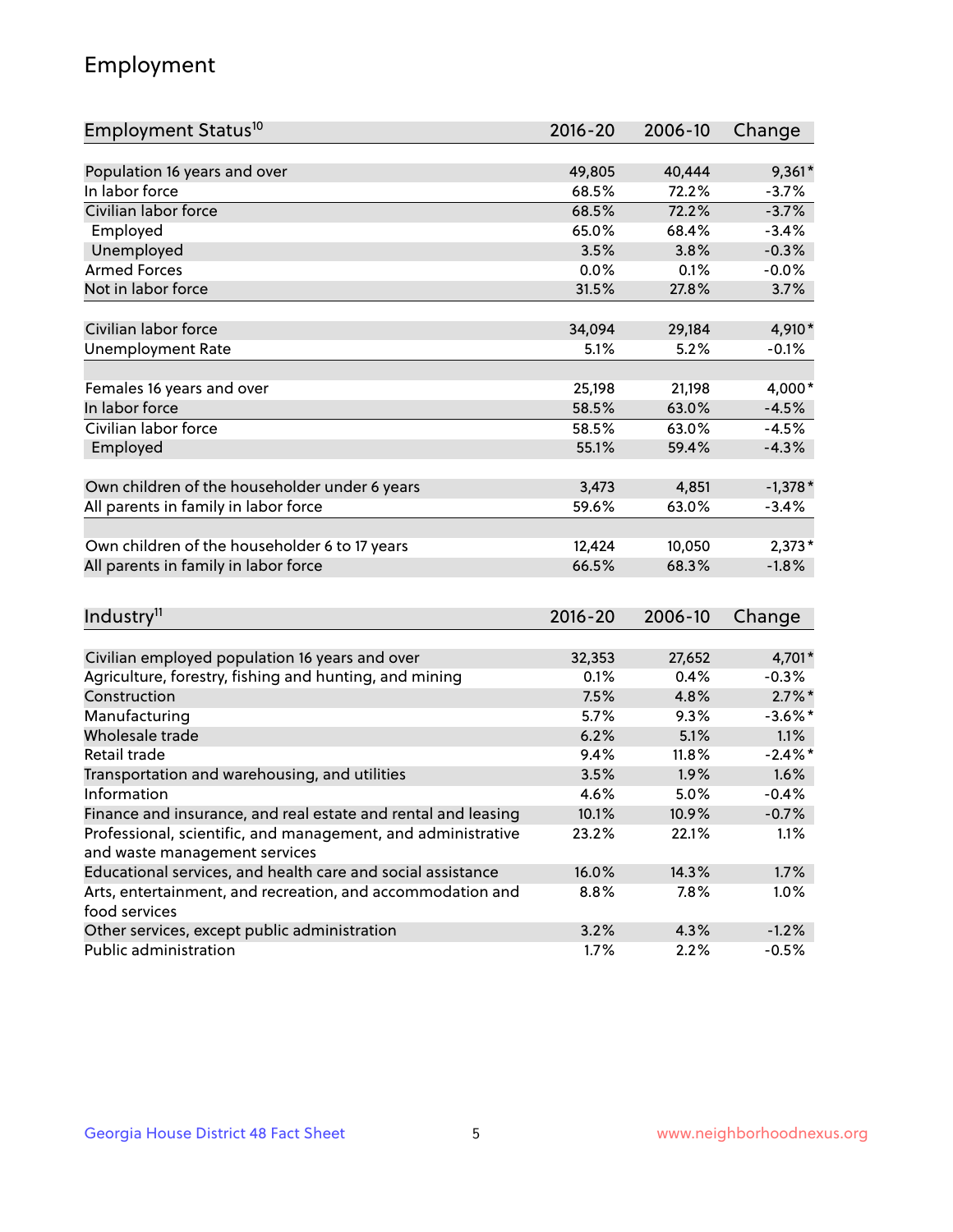## Employment, continued...

| Occupation <sup>12</sup>                                                    | $2016 - 20$ | 2006-10 | Change    |
|-----------------------------------------------------------------------------|-------------|---------|-----------|
| Civilian employed population 16 years and over                              | 32,353      | 27,652  | 4,701*    |
| Management, business, science, and arts occupations                         | 53.4%       | 54.6%   | $-1.2%$   |
| Service occupations                                                         | 11.0%       | 11.6%   | $-0.6%$   |
| Sales and office occupations                                                | 23.1%       | 25.0%   | $-1.9%$   |
|                                                                             |             |         | 1.3%      |
| Natural<br>and<br>resources,<br>construction,<br>maintenance<br>occupations | 5.8%        | 4.5%    |           |
| Production, transportation, and material moving occupations                 | 6.6%        | 4.3%    | $2.3\%$ * |
| Class of Worker <sup>13</sup>                                               | $2016 - 20$ | 2006-10 | Change    |
|                                                                             |             |         |           |
| Civilian employed population 16 years and over                              | 32,353      | 27,652  | 4,701*    |
| Private wage and salary workers                                             | 86.1%       | 85.8%   | 0.2%      |
| Government workers                                                          | 7.3%        | 6.7%    | 0.5%      |
| Self-employed in own not incorporated business workers                      | 6.1%        | 7.1%    | $-1.0%$   |
| <b>Unpaid family workers</b>                                                | 0.6%        | 0.4%    | 0.2%      |
| Job Flows <sup>14</sup>                                                     | 2019        | 2010    | Change    |
|                                                                             |             |         |           |
| Total Jobs in district                                                      | 50,603      | 41,806  | 8,797     |
| Held by residents of district                                               | 4.4%        | 4.6%    | $-0.1%$   |
| Held by non-residents of district                                           | 95.6%       | 95.4%   | 0.1%      |
| Jobs by Industry Sector <sup>15</sup>                                       | 2019        | 2010    | Change    |
|                                                                             |             |         |           |
| Total Jobs in district                                                      | 50,603      | 41,806  | 8,797     |
| Goods Producing sectors                                                     | 4.3%        | 5.2%    | $-0.9%$   |
| Trade, Transportation, and Utilities sectors                                | 23.2%       | 26.6%   | $-3.4%$   |
| All Other Services sectors                                                  | 72.5%       | 68.2%   | 4.3%      |
| Total Jobs in district held by district residents                           | 2,243       | 1,914   | 329       |
|                                                                             | 5.2%        |         |           |
| <b>Goods Producing sectors</b>                                              |             | 3.6%    | 1.7%      |
| Trade, Transportation, and Utilities sectors                                | 16.6%       | 20.4%   | $-3.7%$   |
| All Other Services sectors                                                  | 78.2%       | 76.1%   | 2.1%      |
| Jobs by Earnings <sup>16</sup>                                              | 2019        | 2010    | Change    |
|                                                                             |             |         |           |
| Total Jobs in district                                                      | 50,603      | 41,806  | 8,797     |
| Jobs with earnings \$1250/month or less                                     | 19.1%       | 19.7%   | $-0.6%$   |
| Jobs with earnings \$1251/month to \$3333/month                             | 24.6%       | 28.5%   | $-3.8%$   |
| Jobs with earnings greater than \$3333/month                                | 56.3%       | 51.8%   | 4.5%      |
|                                                                             |             |         |           |
| Total Jobs in district held by district residents                           | 2,243       | 1,914   | 329       |
| Jobs with earnings \$1250/month or less                                     | 23.1%       | 20.8%   | 2.3%      |
| Jobs with earnings \$1251/month to \$3333/month                             | 22.9%       | 25.7%   | $-2.8%$   |
| Jobs with earnings greater than \$3333/month                                | 54.0%       | 53.5%   | 0.5%      |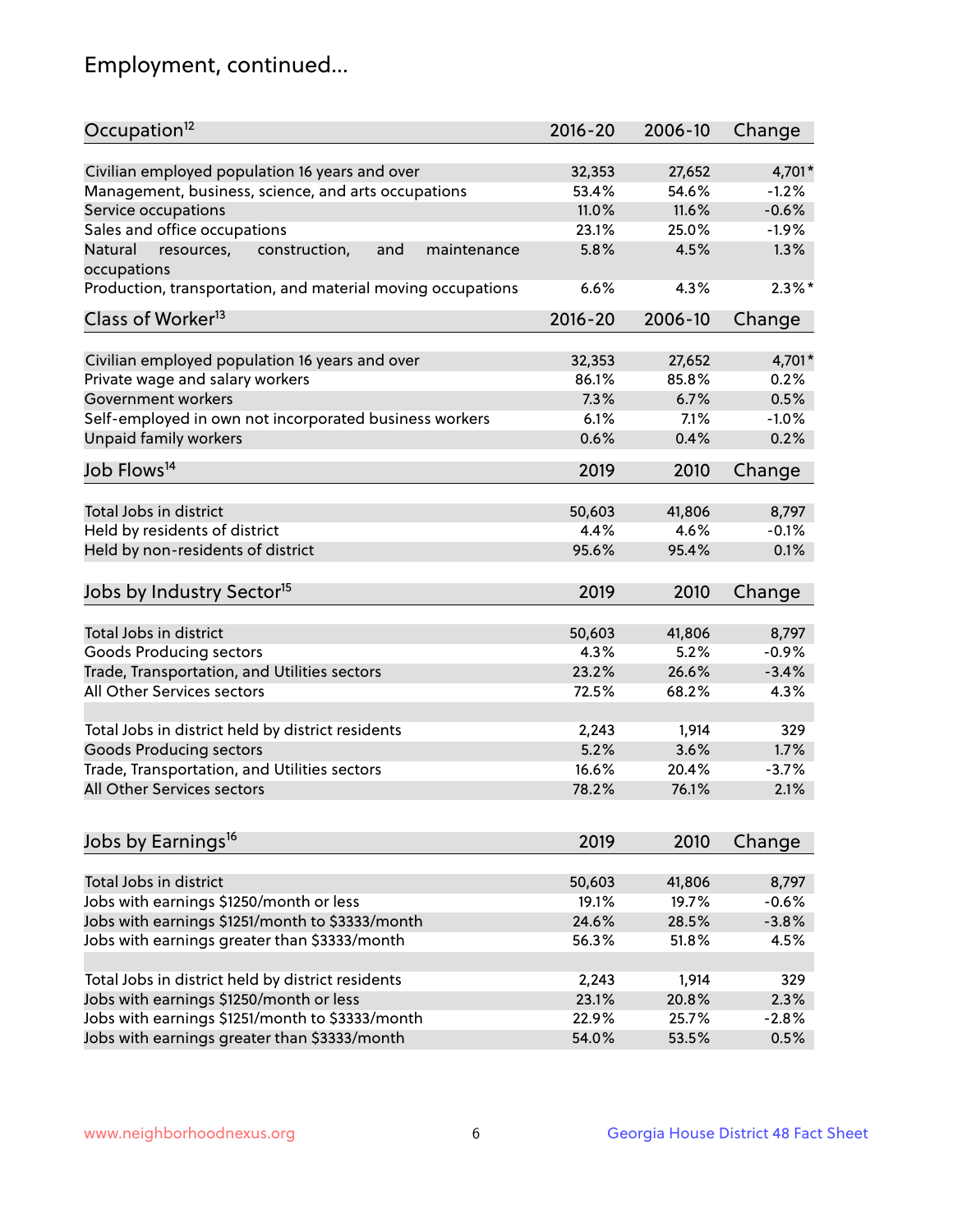## Employment, continued...

| 2019   | 2010   | Change   |
|--------|--------|----------|
|        |        |          |
| 50,603 | 41,806 | 8,797    |
| 21.9%  | 21.5%  | 0.4%     |
| 57.3%  | 64.1%  | $-6.9%$  |
| 20.8%  | 14.3%  | 6.4%     |
|        |        |          |
| 2,243  | 1.914  | 329      |
| 18.9%  | 17.8%  | 1.1%     |
| 51.8%  | 62.9%  | $-11.0%$ |
| 29.2%  | 19.3%  | 9.9%     |
|        |        |          |

#### Education

| School Enrollment <sup>18</sup>                | $2016 - 20$ | 2006-10 | Change     |
|------------------------------------------------|-------------|---------|------------|
|                                                |             |         |            |
| Population 3 years and over enrolled in school | 18,247      | 14,763  | $3,484*$   |
| Nursery school, preschool                      | 5.2%        | 8.5%    | $-3.2\%$ * |
| Kindergarten                                   | 5.0%        | 5.2%    | $-0.2%$    |
| Elementary school (grades 1-8)                 | 45.3%       | 47.1%   | $-1.8%$    |
| High school (grades 9-12)                      | 26.1%       | 23.1%   | 3.0%       |
| College or graduate school                     | 18.3%       | 16.1%   | 2.2%       |
| Educational Attainment <sup>19</sup>           | $2016 - 20$ | 2006-10 | Change     |
|                                                |             |         |            |
| Population 25 years and over                   | 42,666      | 35,281  | 7,385*     |
| Less than 9th grade                            | 3.4%        | 3.0%    | 0.4%       |
| 9th to 12th grade, no diploma                  | 3.0%        | 2.3%    | $0.8\%$    |
| High school graduate (includes equivalency)    | 13.0%       | 13.1%   | $-0.1%$    |
| Some college, no degree                        | 14.3%       | 16.6%   | $-2.3\%$ * |
| Associate's degree                             | 5.1%        | 5.3%    | $-0.3%$    |
| Bachelor's degree                              | 38.3%       | 38.8%   | $-0.4%$    |
| Graduate or professional degree                | 22.8%       | 21.0%   | $1.8\%$    |
| Percent high school graduate or higher         | 93.6%       | 94.8%   | $-1.2%$    |
| Percent bachelor's degree or higher            | 61.2%       | 59.7%   | 1.4%       |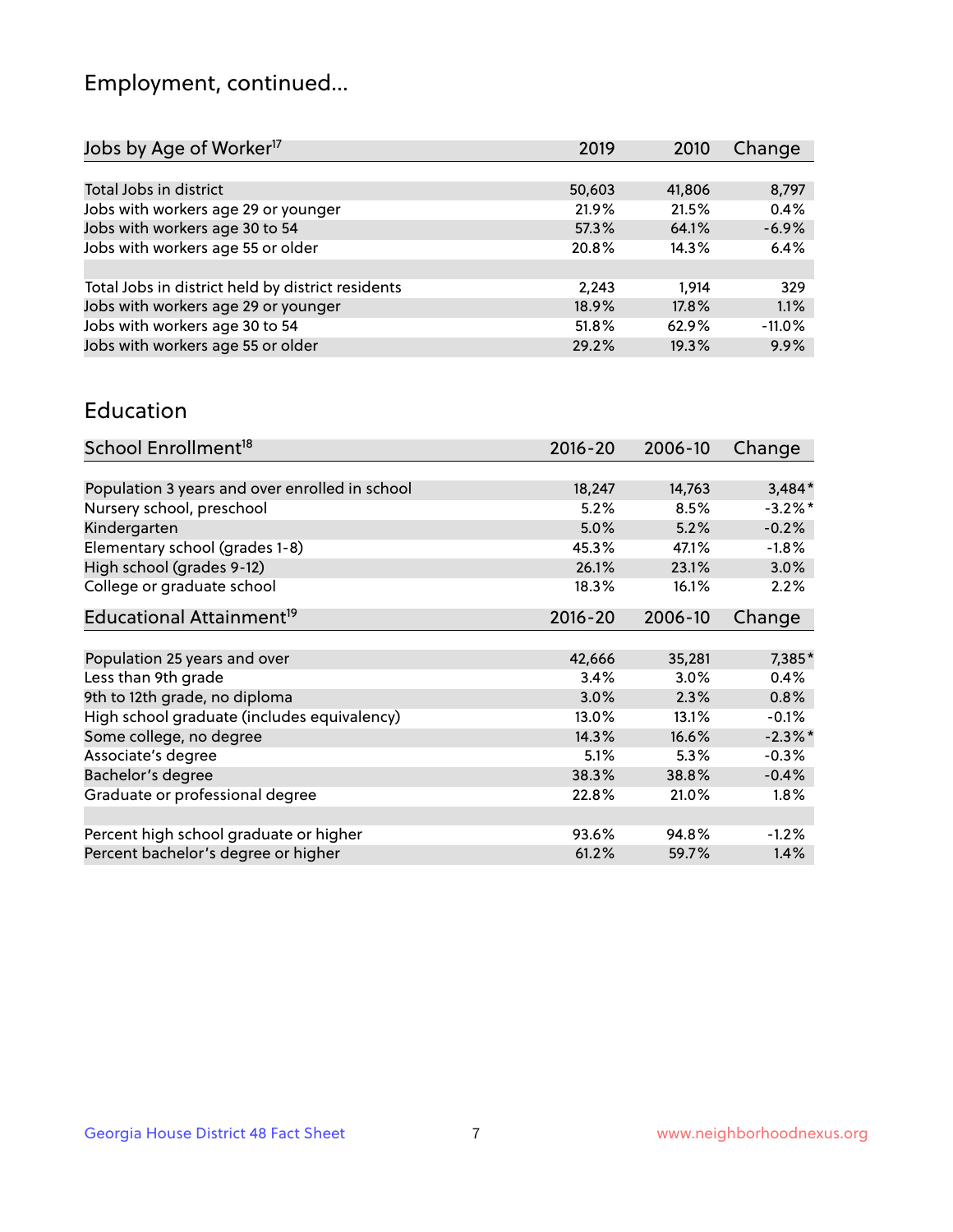## Housing

| Households by Type <sup>20</sup>                     | 2016-20     | 2006-10 | Change     |
|------------------------------------------------------|-------------|---------|------------|
|                                                      |             |         |            |
| <b>Total households</b>                              | 22,604      | 19,619  | 2,985*     |
| Family households (families)                         | 72.6%       | 74.3%   | $-1.7%$    |
| With own children under 18 years                     | 34.4%       | 41.4%   | $-7.0\%$ * |
| Married-couple family                                | 60.8%       | 61.2%   | $-0.4%$    |
| With own children of the householder under 18 years  | 28.2%       | 33.3%   | $-5.1\%$ * |
| Male householder, no wife present, family            | 4.1%        | 3.2%    | 0.9%       |
| With own children of the householder under 18 years  | 2.7%        | 1.6%    | 1.0%       |
| Female householder, no husband present, family       | 7.7%        | 9.8%    | $-2.1%$    |
| With own children of the householder under 18 years  | 3.5%        | 6.5%    | $-2.9\%$ * |
| Nonfamily households                                 | 27.4%       | 25.7%   | $1.7\%$    |
| Householder living alone                             | 22.1%       | 21.0%   | 1.1%       |
| 65 years and over                                    | 7.0%        | 4.6%    | $2.4\%$ *  |
|                                                      |             |         |            |
| Households with one or more people under 18 years    | 37.8%       | 42.7%   | $-4.9%$ *  |
| Households with one or more people 65 years and over | 24.4%       | 14.7%   | $9.7\%$ *  |
|                                                      |             |         |            |
| Average household size                               | 2.85        | 2.74    | $0.11*$    |
| Average family size                                  | 3.32        | 3.20    | 0.13       |
|                                                      |             |         |            |
| Housing Occupancy <sup>21</sup>                      | $2016 - 20$ | 2006-10 | Change     |
|                                                      |             |         |            |
| Total housing units                                  | 23,484      | 20,992  | 2,492*     |
| Occupied housing units                               | 96.3%       | 93.5%   | $2.8\%$ *  |
| Vacant housing units                                 | 3.7%        | 6.5%    | $-2.8\%$ * |
| Homeowner vacancy rate                               | 0.7         | 2.4     | $-1.8$     |
| Rental vacancy rate                                  | 5.2         | 11.5    | $-6.3$     |
|                                                      |             |         |            |
| Units in Structure <sup>22</sup>                     | $2016 - 20$ | 2006-10 | Change     |
|                                                      |             |         |            |
| Total housing units                                  | 23,484      | 20,992  | $2,492*$   |
| 1-unit, detached                                     | 70.8%       | 66.1%   | 4.7%*      |
| 1-unit, attached                                     | 8.6%        | 11.6%   | $-3.0\%$ * |
| 2 units                                              | 1.4%        | 0.1%    | 1.4%       |
| 3 or 4 units                                         | 3.3%        | 2.2%    | 1.1%       |
| 5 to 9 units                                         | 5.7%        | 4.7%    | 0.9%       |
| 10 to 19 units                                       | 4.7%        | 9.9%    | $-5.2\%$ * |
| 20 or more units                                     | 5.2%        | 5.3%    | $-0.1%$    |
| Mobile home                                          | 0.4%        | 0.1%    | 0.3%       |
| Boat, RV, van, etc.                                  | 0.0%        | 0.0%    | 0.0%       |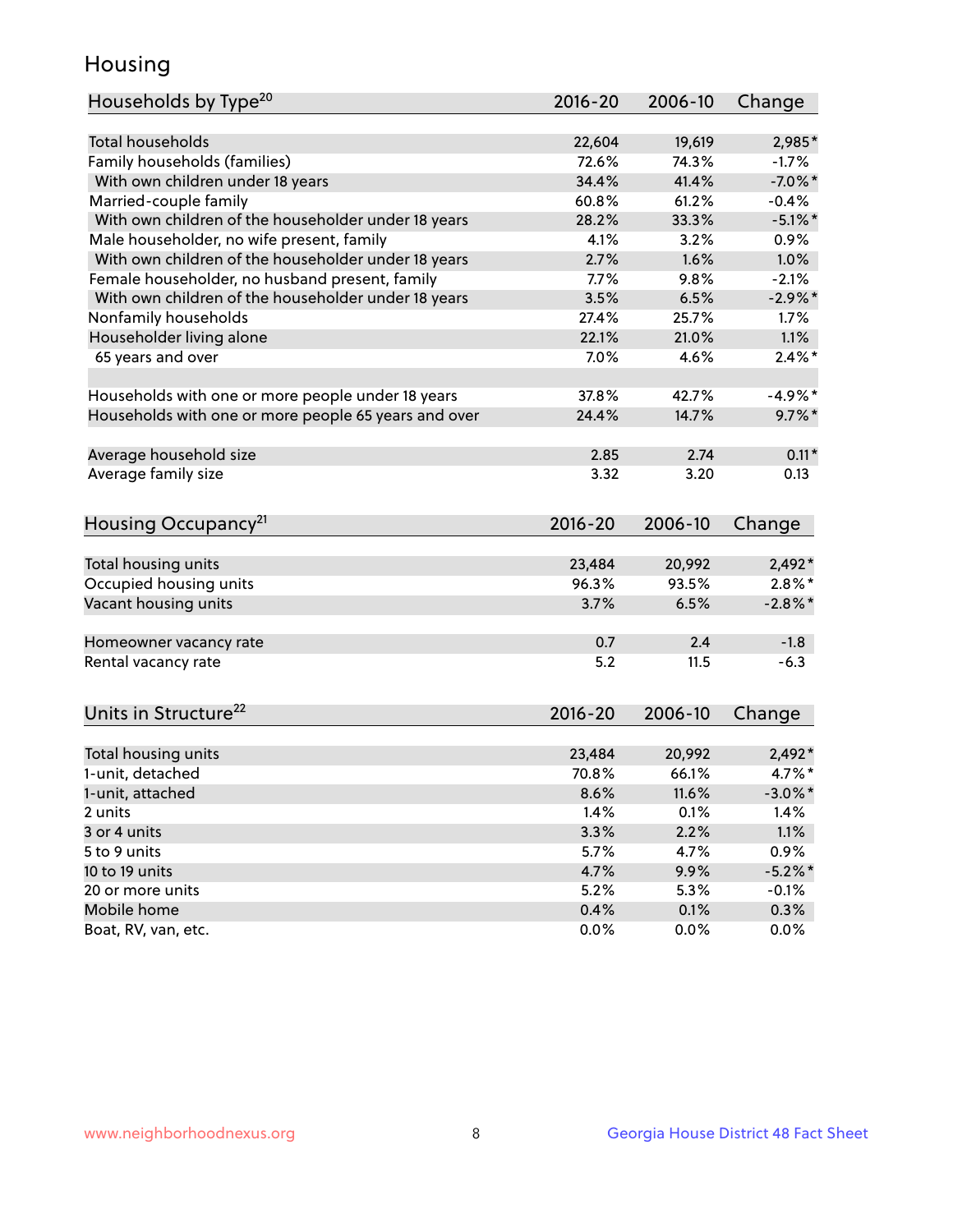## Housing, Continued...

| Year Structure Built <sup>23</sup>             | 2016-20         | 2006-10         | Change                |
|------------------------------------------------|-----------------|-----------------|-----------------------|
| Total housing units                            | 23,484          | 20,992          | $2,492*$              |
| Built 2014 or later                            | 2.0%            | (X)             | (X)                   |
| Built 2010 to 2013                             | 2.5%            | (X)             | (X)                   |
| Built 2000 to 2009                             | 11.6%           | 12.0%           | $-0.5%$               |
| Built 1990 to 1999                             | 29.6%           | 32.2%           | $-2.6%$               |
| Built 1980 to 1989                             | 43.0%           | 43.3%           | $-0.4%$               |
| Built 1970 to 1979                             | 8.6%            | 10.5%           | $-1.9%$               |
| Built 1960 to 1969                             | 1.1%            | 1.0%            | 0.1%                  |
| Built 1950 to 1959                             | 0.8%            | 0.3%            | 0.6%                  |
| Built 1940 to 1949                             | 0.4%            | 0.2%            | 0.2%                  |
| Built 1939 or earlier                          | 0.2%            | 0.4%            | $-0.2%$               |
|                                                |                 |                 |                       |
| Housing Tenure <sup>24</sup>                   | 2016-20         | 2006-10         | Change                |
| Occupied housing units                         | 22,604          | 19,619          | 2,985*                |
| Owner-occupied                                 | 74.2%           | 76.4%           | $-2.1\%$ *            |
| Renter-occupied                                | 25.8%           | 23.6%           | 2.1%                  |
| Average household size of owner-occupied unit  | 2.84            | 2.81            | 0.03                  |
| Average household size of renter-occupied unit | 2.87            | 2.51            | $0.36*$               |
| Residence 1 Year Ago <sup>25</sup>             | 2016-20         | 2006-10         | Change                |
|                                                |                 |                 |                       |
| Population 1 year and over<br>Same house       | 63,936<br>89.0% | 53,046<br>85.9% | 10,890*<br>$3.2\%$ *  |
|                                                |                 |                 |                       |
| Different house in the U.S.                    | 9.6%<br>4.9%    | 12.9%<br>5.9%   | $-3.3\%$ *<br>$-1.0%$ |
| Same county                                    | 4.7%            | 7.0%            | $-2.3\%$ *            |
| Different county<br>Same state                 | 2.8%            | 3.8%            | $-1.0%$               |
| Different state                                | 1.9%            | 3.2%            | $-1.3%$               |
| Abroad                                         | 1.3%            | 1.2%            | 0.1%                  |
|                                                |                 |                 |                       |
| Value of Housing Unit <sup>26</sup>            | $2016 - 20$     | 2006-10         | Change                |
| Owner-occupied units                           | 16,778          | 14,983          | 1,795*                |
| Less than \$50,000                             | 0.6%            | 0.5%            | 0.1%                  |
| \$50,000 to \$99,999                           | 0.7%            | 1.5%            | $-0.7%$               |
| \$100,000 to \$149,999                         | 1.5%            | 6.9%            | $-5.4\%$ *            |
| \$150,000 to \$199,999                         | 4.6%            | 12.3%           | $-7.7%$ *             |
| \$200,000 to \$299,999                         | 18.3%           | 21.1%           | $-2.7%$               |
| \$300,000 to \$499,999                         | 40.5%           | 31.7%           | $8.8\%$ *             |
| \$500,000 to \$999,999                         | 31.1%           | 23.6%           | $7.5%$ *              |
| \$1,000,000 or more                            | 2.6%            | 2.4%            | 0.2%                  |
| Median (dollars)                               | 407,623         | 339,934         | 67,689*               |
| Mortgage Status <sup>27</sup>                  | $2016 - 20$     | 2006-10         | Change                |
| Owner-occupied units                           | 16,778          | 14,983          | $1,795*$              |
| Housing units with a mortgage                  | 73.6%           | 83.5%           | $-10.0\%$ *           |
| Housing units without a mortgage               | 26.4%           | 16.5%           | 10.0%*                |
|                                                |                 |                 |                       |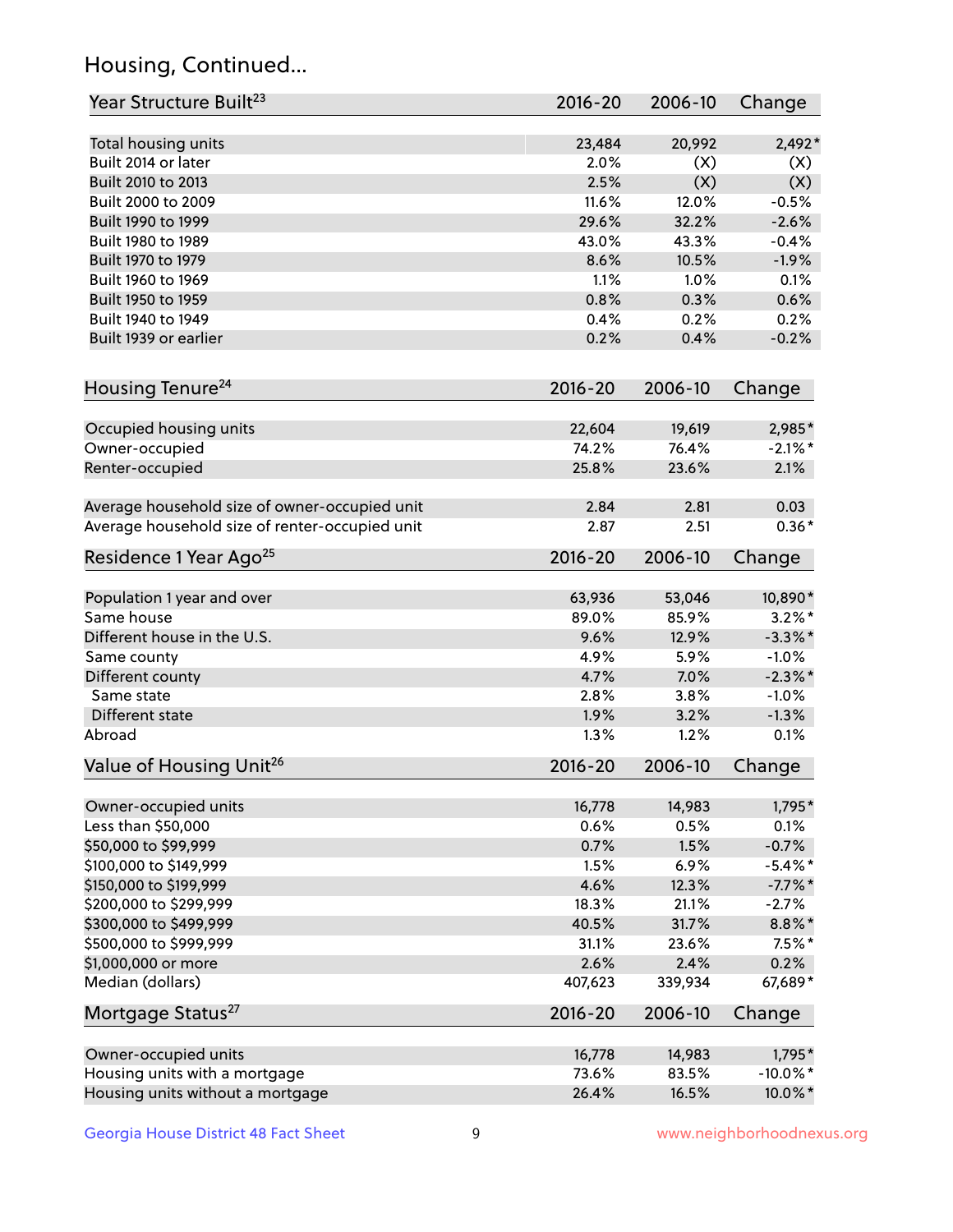## Housing, Continued...

| Selected Monthly Owner Costs <sup>28</sup>                                            | 2016-20 | 2006-10 | Change             |
|---------------------------------------------------------------------------------------|---------|---------|--------------------|
| Housing units with a mortgage                                                         | 12,341  | 12,514  | $-173$             |
| Less than \$300                                                                       | 0.0%    | 0.0%    | 0.0%               |
| \$300 to \$499                                                                        | 0.1%    | 0.1%    | 0.0%               |
| \$500 to \$999                                                                        | 4.5%    | 4.7%    | $-0.2%$            |
| \$1,000 to \$1,499                                                                    | 14.5%   | 17.3%   | $-2.8%$            |
| \$1,500 to \$1,999                                                                    | 22.3%   | 24.6%   | $-2.2%$            |
| \$2,000 to \$2,999                                                                    | 33.3%   | 30.7%   | 2.6%               |
| \$3,000 or more                                                                       | 25.2%   | 22.6%   | 2.6%               |
| Median (dollars)                                                                      | 2,258   | 2,107   | $150*$             |
| Housing units without a mortgage                                                      | 4,437   | 2,470   | 1,968*             |
| Less than \$150                                                                       | 0.3%    | 0.1%    | 0.2%               |
| \$150 to \$249                                                                        | 0.6%    | 2.0%    | $-1.5%$            |
| \$250 to \$349                                                                        | 2.4%    | 7.8%    | $-5.5%$            |
| \$350 to \$499                                                                        | 16.4%   | 17.2%   | $-0.7%$            |
| \$500 to \$699                                                                        | 20.7%   | 21.4%   | $-0.7%$            |
| \$700 or more                                                                         | 59.5%   | 51.4%   | 8.1%               |
| Median (dollars)                                                                      | 806     | (X)     | $(X)$ <sup>+</sup> |
| Selected Monthly Owner Costs as a Percentage of<br>Household Income <sup>29</sup>     |         |         | Change             |
| Housing units with a mortgage (excluding units where<br>SMOCAPI cannot be computed)   | 12,227  | 12,481  | $-254$             |
| Less than 20.0 percent                                                                | 53.9%   | 40.6%   | 13.3%*             |
| 20.0 to 24.9 percent                                                                  | 11.6%   | 19.4%   | $-7.8\%$ *         |
| 25.0 to 29.9 percent                                                                  | 7.5%    | 10.9%   | $-3.4\%$ *         |
| 30.0 to 34.9 percent                                                                  | 8.7%    | 7.5%    | 1.2%               |
| 35.0 percent or more                                                                  | 18.3%   | 21.6%   | $-3.3%$            |
| Not computed                                                                          | 113     | 32      | 81                 |
| Housing unit without a mortgage (excluding units where<br>SMOCAPI cannot be computed) | 4,358   | 2,427   | 1,932*             |
| Less than 10.0 percent                                                                | 58.9%   | 47.7%   | 11.2%              |
| 10.0 to 14.9 percent                                                                  | 14.7%   | 14.4%   | 0.3%               |
| 15.0 to 19.9 percent                                                                  | 6.7%    | 11.1%   | $-4.3%$            |
| 20.0 to 24.9 percent                                                                  | 5.1%    | 6.8%    | $-1.6%$            |
| 25.0 to 29.9 percent                                                                  | 1.1%    | 6.1%    | $-5.0%$            |
| 30.0 to 34.9 percent                                                                  | 3.1%    | 4.2%    | $-1.1%$            |
| 35.0 percent or more                                                                  | 10.2%   | 9.8%    | 0.5%               |
| Not computed                                                                          | 79      | 43      | 36                 |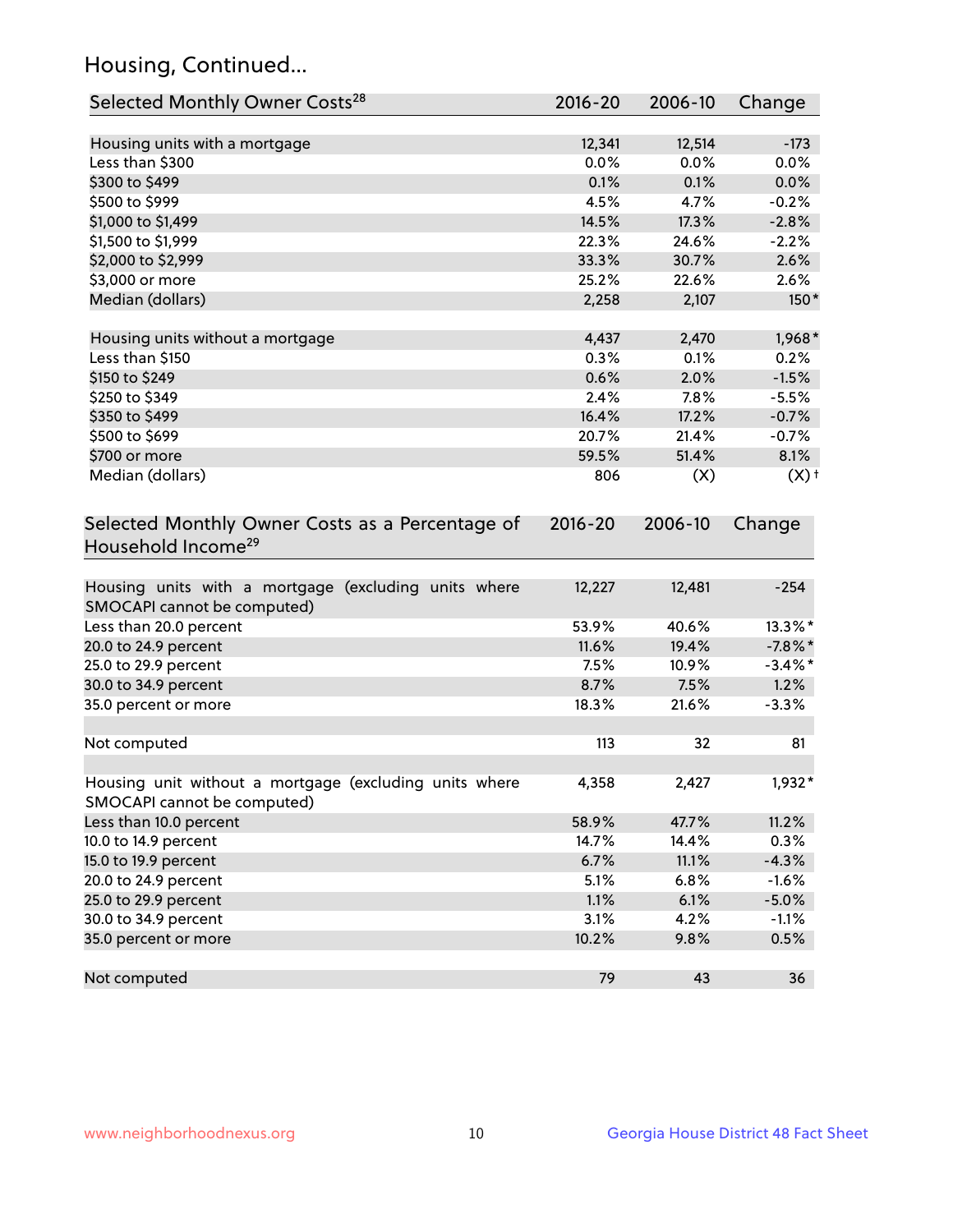## Housing, Continued...

| Gross Rent <sup>30</sup>                                     | 2016-20     | 2006-10     | Change     |
|--------------------------------------------------------------|-------------|-------------|------------|
|                                                              |             |             |            |
| Occupied units paying rent                                   | 5,592       | 4,590       | $1,002*$   |
| Less than \$200                                              | $0.0\%$     | 0.5%        | $-0.5%$    |
| \$200 to \$499                                               | 2.9%        | 1.7%        | 1.2%       |
| \$500 to \$749                                               | $0.7\%$     | 6.6%        | $-5.8\%$   |
| \$750 to \$999                                               | 2.4%        | 39.3%       | $-36.9%$ * |
| \$1,000 to \$1,499                                           | 55.7%       | 47.3%       | 8.4%       |
| \$1,500 to \$1,999                                           | 29.4%       | 2.9%        | 26.5%*     |
| \$2,000 or more                                              | 8.9%        | 1.7%        | $7.2\%$    |
| Median (dollars)                                             | 1,395       | 1,265       | $130*$     |
|                                                              |             |             |            |
| No rent paid                                                 | 233         | 45          | 188        |
|                                                              |             |             |            |
| Gross Rent as a Percentage of Household Income <sup>31</sup> | $2016 - 20$ | $2006 - 10$ | Change     |

| <u>Urbsschulden und die Genedige billiogschuld incomp</u> | $\sim$ $\sim$ $\sim$ | <b>LVVV</b> 19 | 11111   |
|-----------------------------------------------------------|----------------------|----------------|---------|
|                                                           |                      |                |         |
| Occupied units paying rent (excluding units where GRAPI   | 5,532                | 4,545          | 988     |
| cannot be computed)                                       |                      |                |         |
| Less than 15.0 percent                                    | 10.2%                | 13.6%          | $-3.3%$ |
| 15.0 to 19.9 percent                                      | 14.4%                | 10.2%          | 4.2%    |
| 20.0 to 24.9 percent                                      | 21.4%                | 12.6%          | 8.9%*   |
| 25.0 to 29.9 percent                                      | 8.8%                 | 11.1%          | $-2.3%$ |
| 30.0 to 34.9 percent                                      | $8.0\%$              | $14.5\%$       | $-6.4%$ |
| 35.0 percent or more                                      | 37.1%                | 38.2%          | $-1.1%$ |
|                                                           |                      |                |         |
| Not computed                                              | 293                  | 90             | 203     |

### Transportation

| Commuting to Work <sup>32</sup>           | $2016 - 20$ | 2006-10 | Change      |
|-------------------------------------------|-------------|---------|-------------|
|                                           |             |         |             |
| Workers 16 years and over                 | 31,280      | 27.014  | $4,266*$    |
| Car, truck, or van - drove alone          | 69.7%       | 79.6%   | $-10.0\%$ * |
| Car, truck, or van - carpooled            | 8.2%        | 7.3%    | 0.9%        |
| Public transportation (excluding taxicab) | 1.5%        | 1.2%    | 0.2%        |
| Walked                                    | 0.9%        | 1.0%    | $-0.1%$     |
| Other means                               | 3.1%        | $0.9\%$ | $2.2\%$ *   |
| Worked at home                            | 16.7%       | 9.9%    | $6.8\%$ *   |
|                                           |             |         |             |
| Mean travel time to work (minutes)        | 29.5        | 26.8    | $2.8*$      |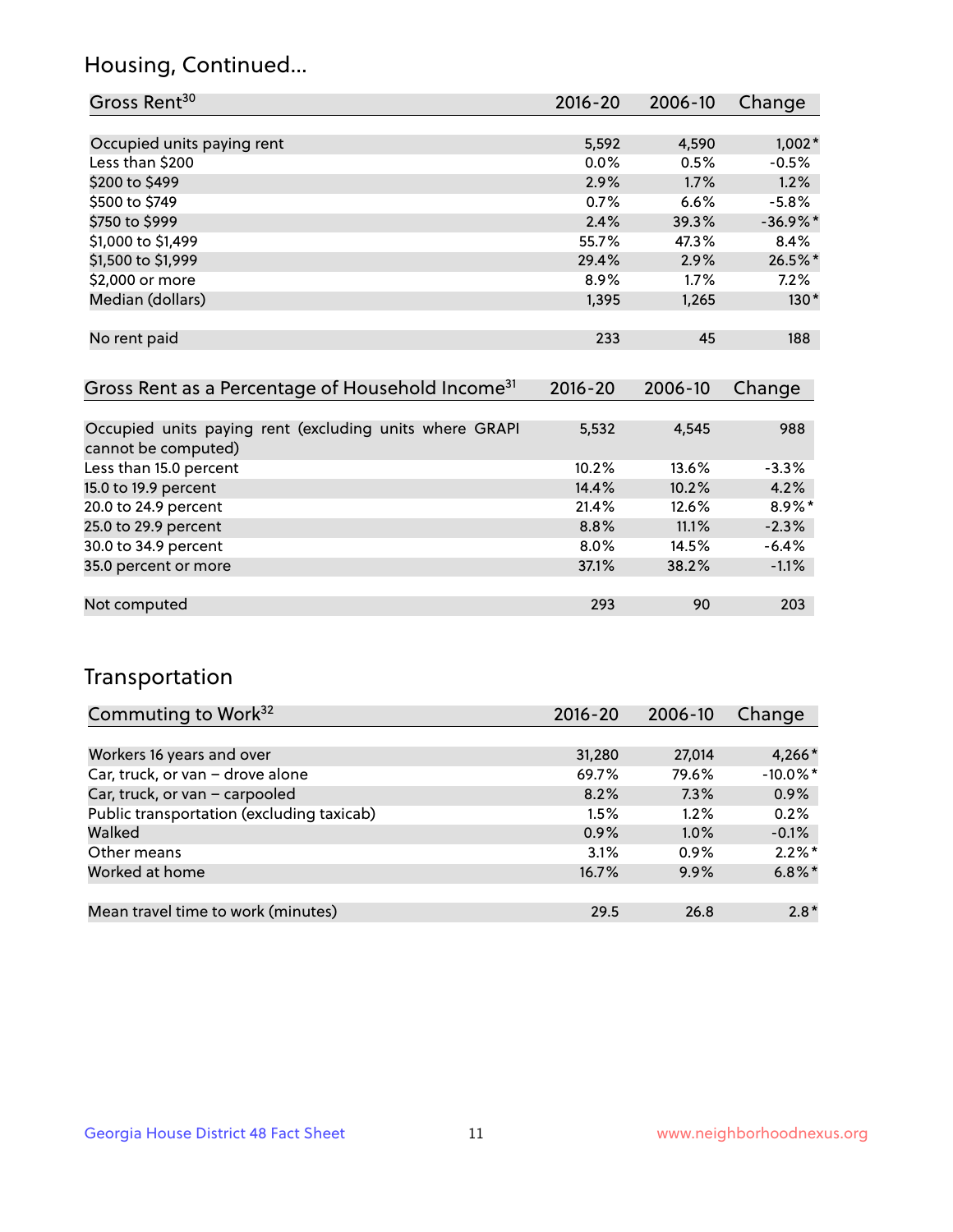## Transportation, Continued...

| Vehicles Available <sup>33</sup> | $2016 - 20$ | $2006 - 10$ | Change     |
|----------------------------------|-------------|-------------|------------|
|                                  |             |             |            |
| Occupied housing units           | 22.604      | 19,619      | 2,985*     |
| No vehicles available            | 3.6%        | 2.4%        | 1.2%       |
| 1 vehicle available              | 27.8%       | 27.1%       | 0.7%       |
| 2 vehicles available             | 43.6%       | 49.2%       | $-5.6\%$ * |
| 3 or more vehicles available     | 25.0%       | 21.3%       | 3.7%       |

#### Health

| Health Insurance coverage <sup>34</sup>                 | 2016-20 |
|---------------------------------------------------------|---------|
|                                                         |         |
| Civilian Noninstitutionalized Population                | 64,311  |
| With health insurance coverage                          | 90.4%   |
| With private health insurance coverage                  | 77.8%   |
| With public health coverage                             | 21.0%   |
| No health insurance coverage                            | 9.6%    |
| Civilian Noninstitutionalized Population Under 19 years | 17,625  |
| No health insurance coverage                            | 5.8%    |
| Civilian Noninstitutionalized Population 19 to 64 years | 38,697  |
| In labor force:                                         | 31,596  |
| Employed:                                               | 29,951  |
| With health insurance coverage                          | 88.0%   |
| With private health insurance coverage                  | 87.0%   |
| With public coverage                                    | 2.0%    |
| No health insurance coverage                            | 12.0%   |
| Unemployed:                                             | 1,645   |
| With health insurance coverage                          | 69.8%   |
| With private health insurance coverage                  | 56.8%   |
| With public coverage                                    | 14.6%   |
| No health insurance coverage                            | 30.2%   |
| Not in labor force:                                     | 7,102   |
| With health insurance coverage                          | 85.4%   |
| With private health insurance coverage                  | 74.2%   |
| With public coverage                                    | 14.0%   |
| No health insurance coverage                            | 14.6%   |